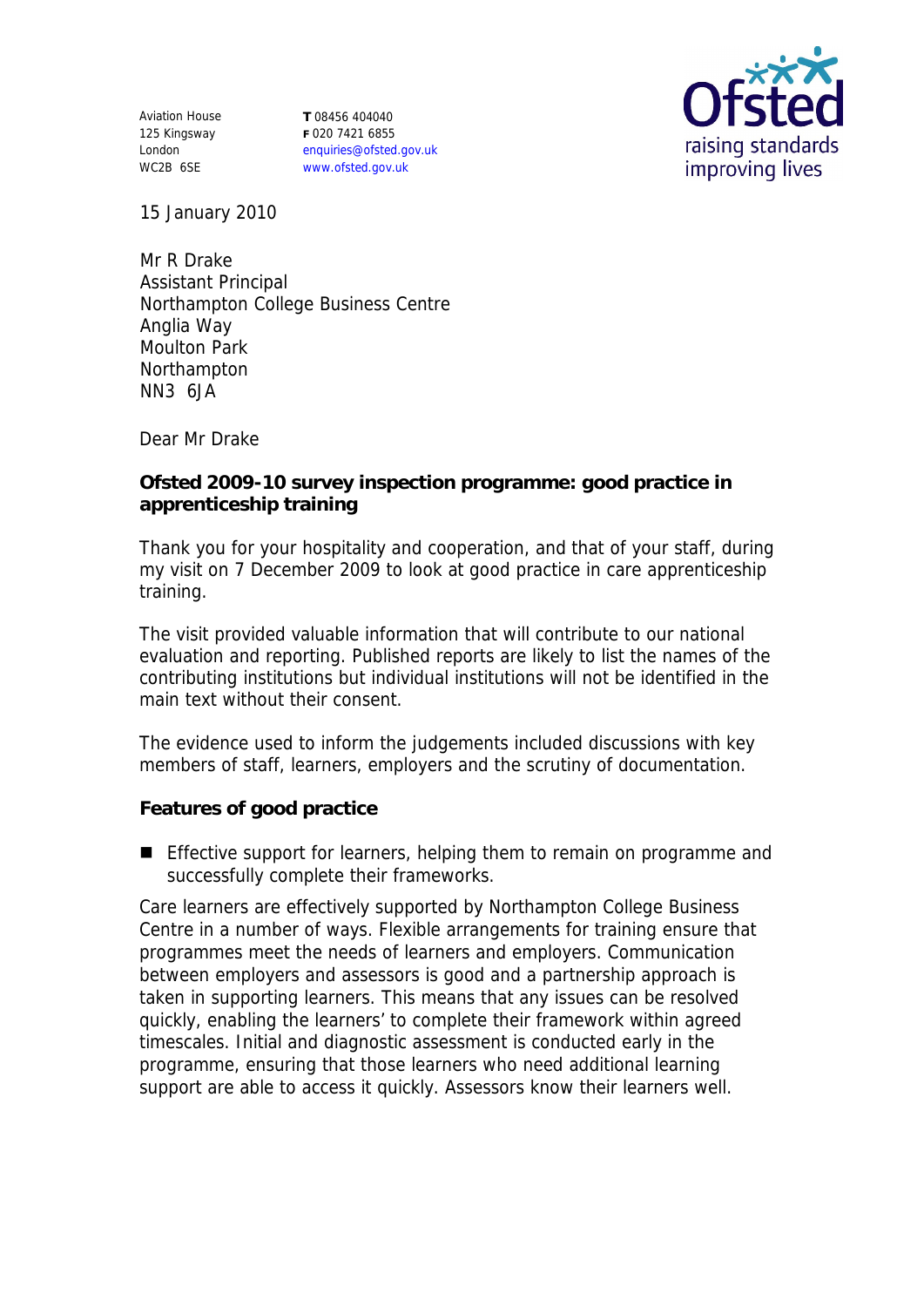Good opportunities for progression on successful completion of frameworks.

Many learners progress from their apprenticeship programmes to other courses such as to frameworks of a higher level, National Vocational Qualifications at level 4, short courses or courses at the college. Employers report that approximately 80% of their learners have either progressed to a higher level framework or to a level 4 qualification. Some learners also progress to higher education programmes such as nursing or social work. The learners progressing to higher level apprenticeship programmes benefit from an awareness of the format of frameworks and the relationships already built with college staff, which help to ensure timely completion.

**Effective use of progress reviews to support learners in completing their** frameworks.

Learners' progress is monitored closely to ensure that they are progressing at a rate that enables them to complete their frameworks in a timely manner. A business centre monitoring system is used to complement the main college system and helps focus staff awareness on ensuring learners' completion dates are met. For example, learners receive additional support to complete assessments. The review system is comprehensive. The recent introduction of a learner self-assessment enables learners to score themselves against their progress, highlighting their strengths and areas for improvement. This is then discussed with the learner and their employer and forms part of the formal review process. All reviews include a clear indication of the learners' progress through their framework.

■ The good leadership and management of programmes that provide clear direction for improvement.

Work-based learning programmes have recently separated from the health and social care department and are now managed by the business centre. The business centre staff remain in close contact with the health and social care department, drawing on good practice across the two areas. The business centre's quality manager works closely with the quality manager from the college for the benefit of learners. Assessors and managers are well qualified and have good opportunities for continuing their professional development. Assessors have either completed or are working towards teaching qualifications and all have yearly industrial updating opportunities. They are involved with a functional skills development programme to support them in the transition from key skills to functional skills and are planning further curriculum developments in foundation learning. Continued improvement in timely success rates is also a key focus for development.

## **Areas for development**

■ To continue the preparation for the implementation of functional skills using outcomes from the functional skills development project to support delivery and ensure timely success rates.